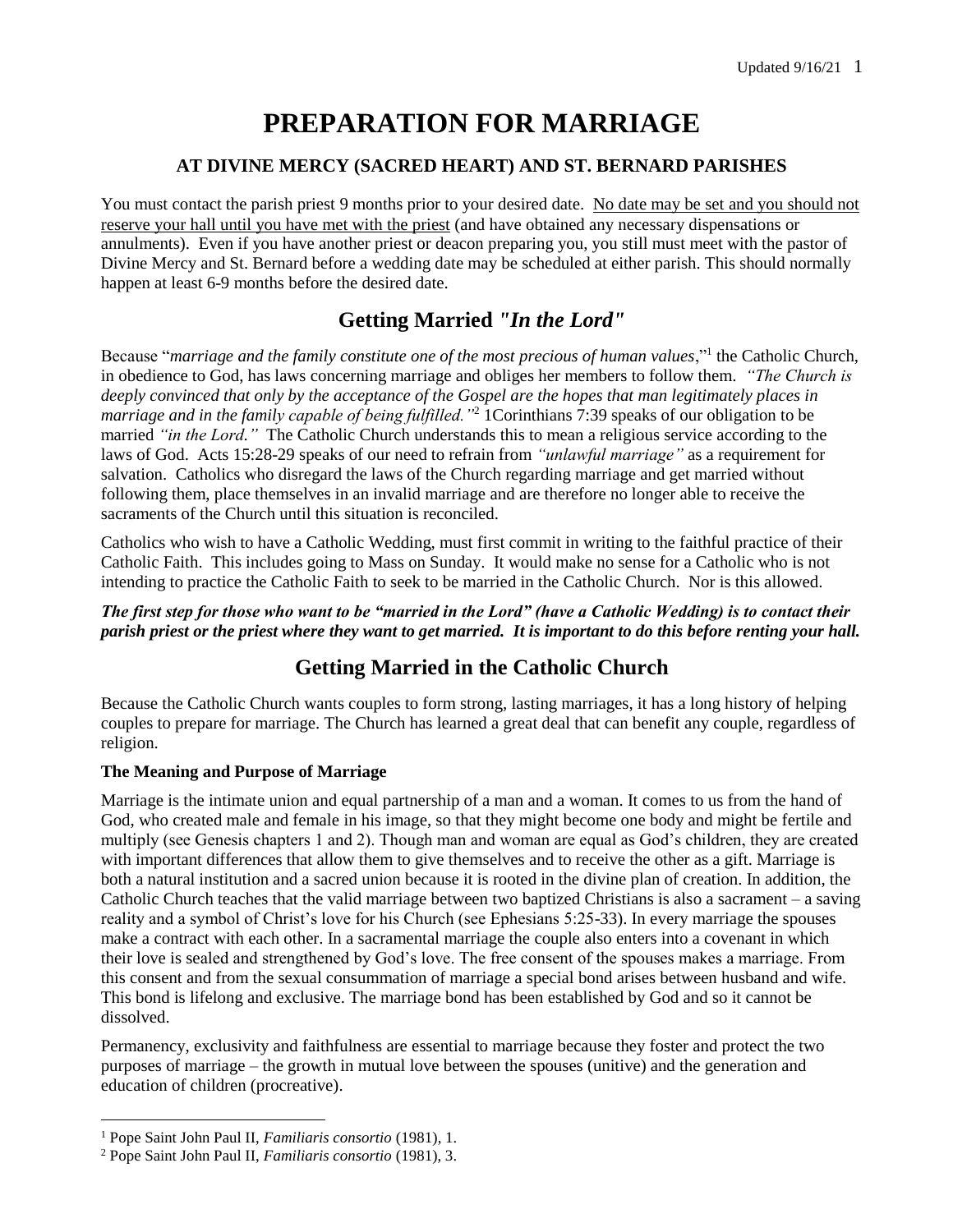The mutual love of a married couple should always be open to new life. This openness is expressed powerfully in the sexual union of husband and wife. The power to create a child with God is at the heart of what spouses share with each other in sexual intercourse. Mutual love includes the mutual gift of fertility. Couples who are not able to conceive or who are beyond their child-bearing years can still express openness to life. They can share their generative love with grandchildren, other children and families, and the wider community.

The family arises from marriage. Parents, children, and family members form what is called a domestic church or church of the home. This is the primary unity of the Church – the place where the Church lives in the daily love, care, hospitality, sacrifice, forgiveness, prayer and faith of ordinary families.

As a result of their baptism, all Christians are called to a life of holiness. This divine calling, or vocation, can be lived in marriage, or in the single life, or in the priesthood or consecrated (religious) life. No one vocation is superior to or inferior to another. Each one involves a specific kind of commitment that flows from one's gifts and is further strengthened by God's grace. All vocations make a unique contribution to the life and mission of the Church.

#### **Marriage between a Catholic and an unbaptized person requires a dispensation from the Bishop.**

#### **Marriage within Mass or outside of Mass**

When two practicing Catholics marry, the norm is to celebrate the Rite of Marriage within the context of a Mass. However, the Catholic Rite of Marriage does not have to take place within a Mass and there are situations where this may be the better option. A Catholic Marriage outside of Mass consists of the Liturgy of the Word and the Marriage Rite but no celebration of the Eucharist or Holy Communion. A Catholic Wedding outside of Mass is appropriate for situations where one party is not Catholic, or when either the bride or groom would not be receiving Holy Communion, or when a large number of those attending would not be able to receive Holy Communion. If a couple is already living together prior to getting married, a simple Wedding outside of the context of the Mass would be the more appropriate form, since their living situation prior to the wedding contradicts the words of Jesus. While they are commended for wanting to reconcile their marital status by being properly married in a religious service, this would not happen in the context of the Mass.

### **Choosing a church for your wedding & a parish for your marriage preparation**

**The first step in preparing for your wedding is to choose the church where you want to be married and contact them to see what they require.** It is important to do this before renting a hall for your reception. They will begin your Catholic marriage preparation process. If you live in another city, the parish where you live can help you to begin this process. If you wish to be married at Divine Mercy (Sacred Heart) or St. Bernard, you will need to meet with the pastor (or have your pastor call him) before a date can be set.

Church law requires weddings to be held in the parish church of either the bride or groom, although the pastor (where you reside) or bishop may give permission for the wedding to take place in another parish (Canon 1115). Normally, you would receive marriage preparation from the parish where you will be married, or from the priest who will marry you, but this too can vary, depending on the circumstances.

# **Days when you can't select all your own readings for your Wedding Mass**

The full wedding Mass is not permitted on Sundays of Advent, Lent, and Easter, on Solemnities, on the days within the Octave of Easter, on All Souls' Day, on Ash Wednesday, during Holy Week (GIRM #372), and on Holy Days of Obligation.\* It is still permissible to celebrate Marriages on these days within the context of a Mass (except on Good Friday and Holy Saturday), but the assigned prayers and readings of the day's Mass must be used. Things such as the nuptial blessing, solemn blessing, and one substitute reading exception would be incorporated as outlined in The Order of Celebrating Matrimony #56.

Note that on many of these days, the The Order of Matrimony without Mass may be used with no restrictions.

<sup>\*</sup>The holy days of obligation in most dioceses in the United States are: January 1, the solemnity of Mary, Mother of God; Thursday of the sixth week of Easter, the feast of the Ascension; August 15, the solemnity of the Assumption of the Blessed Virgin Mary; November 1, the feast of All Saints; December 8, the feast of the Immaculate Conception; and December 25, Christmas.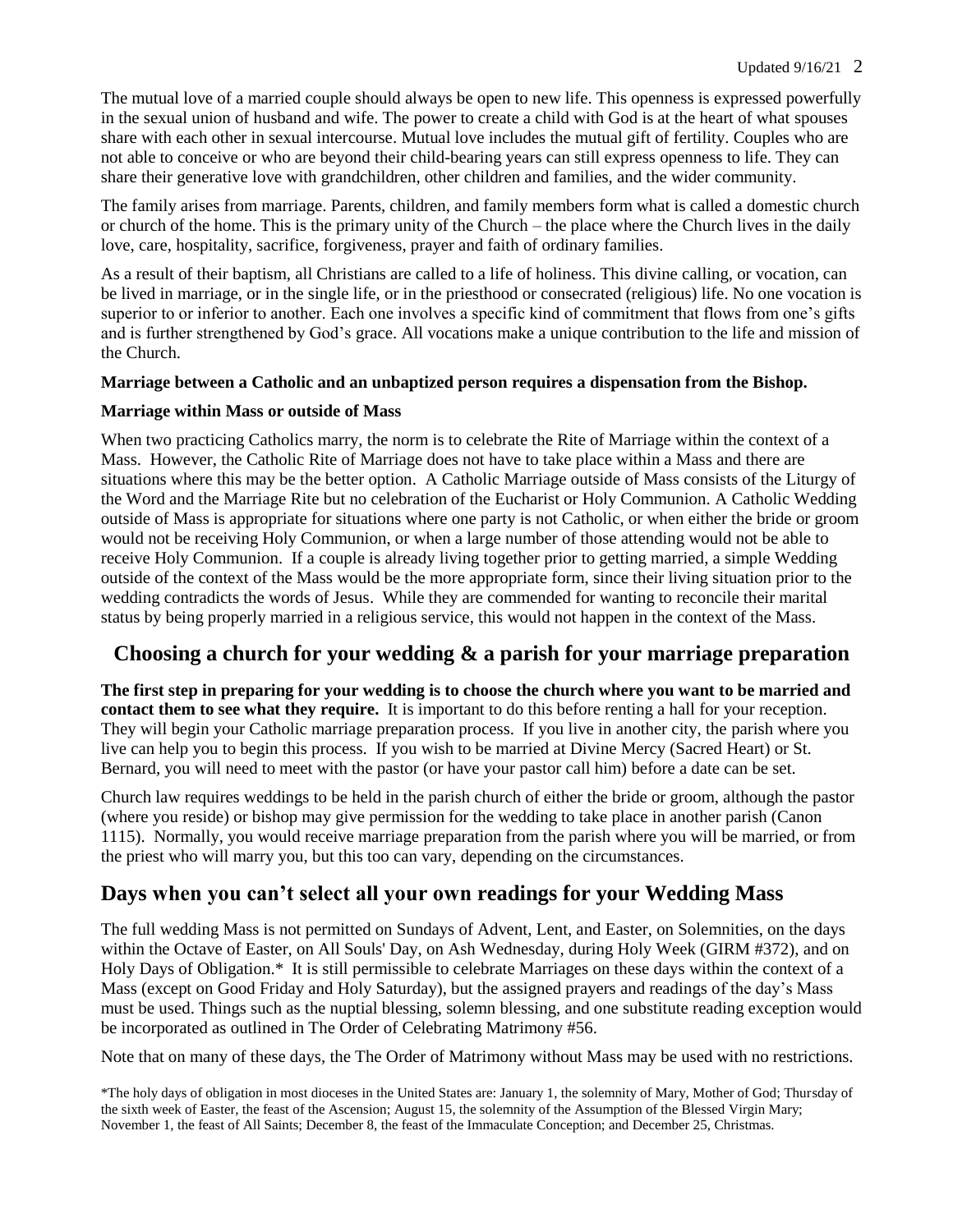# **Getting Married in the Diocese of Covington, KY**

Couples who wish to marry in the Catholic Church in the Diocese of Covington, KY must:

- 1. As soon as you are engaged, contact and meet with your parish priest, register for a marriage preparation program, and register for a Natural Family Planning course.
- 2. Take a significant period of time (at least six months recommended) to intensively prepare for your marriage. This goes beyond choosing a date and church, reserving a place for the reception, and picking out dresses. It means using this time to delve more deeply into your relationship and approach this momentous day with prayer and reflection. (Some parishes in the Covington Diocese ask couples to take a marriage preparation inventory [such as FOCCUS]. This is not a "test" to determine whether you can get married in the Church, but rather a discussion starter to assess what issues you already agree on and what you might need to discuss further.)
- 3. Attend an approved marriage preparation program. There are three different marriage preparation programs available in the Covington Diocese, ranging from intensive weekends (Engaged Encounter), a two concurrent Saturday series (Living Marriage as Sacrament), and an "in home" mentor couple program (Evenings for the Engaged). For more information about these programs and for a registration form, please visit our website, **[http://www.covdio.org/catechesis](http://www.covdio.org/catechesis-formation/programs-for-engaged-couples)[formation/programs-for-engaged-couples](http://www.covdio.org/catechesis-formation/programs-for-engaged-couples)** or just go to **[www.covdio.org](http://www.covdio.org/)** and click on "Marriage Prep" under "Ministries." Catholic marriage preparation programs are usually presented by a team of lay married couples and a priest or deacon. They are not restricted to Catholics, but they are always in keeping with Church teaching.
- 4. Attend a certified Natural Family Planning course.<sup>3</sup> The "online" version of this course may not be used. Attendance at the sessions is required. Visit our diocesan website at: **[www.covdio.org](http://www.covdio.org/)** for details.
- 5. Please also read the newly published Diocesan Marriage Guidelines, which can be found at **<http://www.covdio.org/worship>**.
- 6. Catholics who desire to have a Catholic marriage must affirm that they intend to practice their Catholic faith. Additional preparation may be asked of Catholics who have not been practicing their Catholic faith.

Most importantly at the time of your engagement, the Church welcomes you to this sacrament of marriage in the spirit of Jesus who said, "This is my commandment: love one another as I love you. No one has greater love than this, to lay down one's life for one's friends." (John 15:12-13)

### **The Art of Natural Family Planning (NFP) with CCL (Couple to Couple League)**

The Catholic Church has historically recognized the unmistakable link between contraception and abortion and teaches that "fecundity [fruitfulness] is a gift, and end of marriage, for conjugal [married] love tends to be fruitful. A child does not come from outside as something added on to the mutual love of the spouses, but springs from the very heart of that mutual giving, as its fruit and fulfillment. So the Church, which is "on the side of life," teaches that "it is necessary that each and every marriage act remain ordered per se to the procreation of human life." (The Catechism of the Catholic Church) Natural Family Planning is fertility awareness, the knowledge of a couple's fertility. It is a means of reading a woman's signs of fertility and infertility. The Couple to Couple League teaches three basic signs of fertility – temperature, mucus and cervix – and how to apply this knowledge through the SymptoThermal Method (STM) of NFP, which can be used both to achieve or postpone pregnancy.

With the Couple to Couple League, the art of Natural Family Planning goes beyond the method as couples are taught about NFP within the moral constructs of the magesterium (teaching authority) of the Catholic Church, with an emphasis on the teachings of Pope John Paul II, especially his teaching on the "theology of the body." Couples learn of God's vision and plan for marriage and family, and how to live out their sexuality while

 $\overline{a}$ 

<sup>&</sup>lt;sup>3</sup> "This requirement is not fulfilled by attendance at a one-time lecture on natural family planning. It is fulfilled only by full participation in a certified course." Gospel of Life/Respect Life, Diocesan Synod document (2006)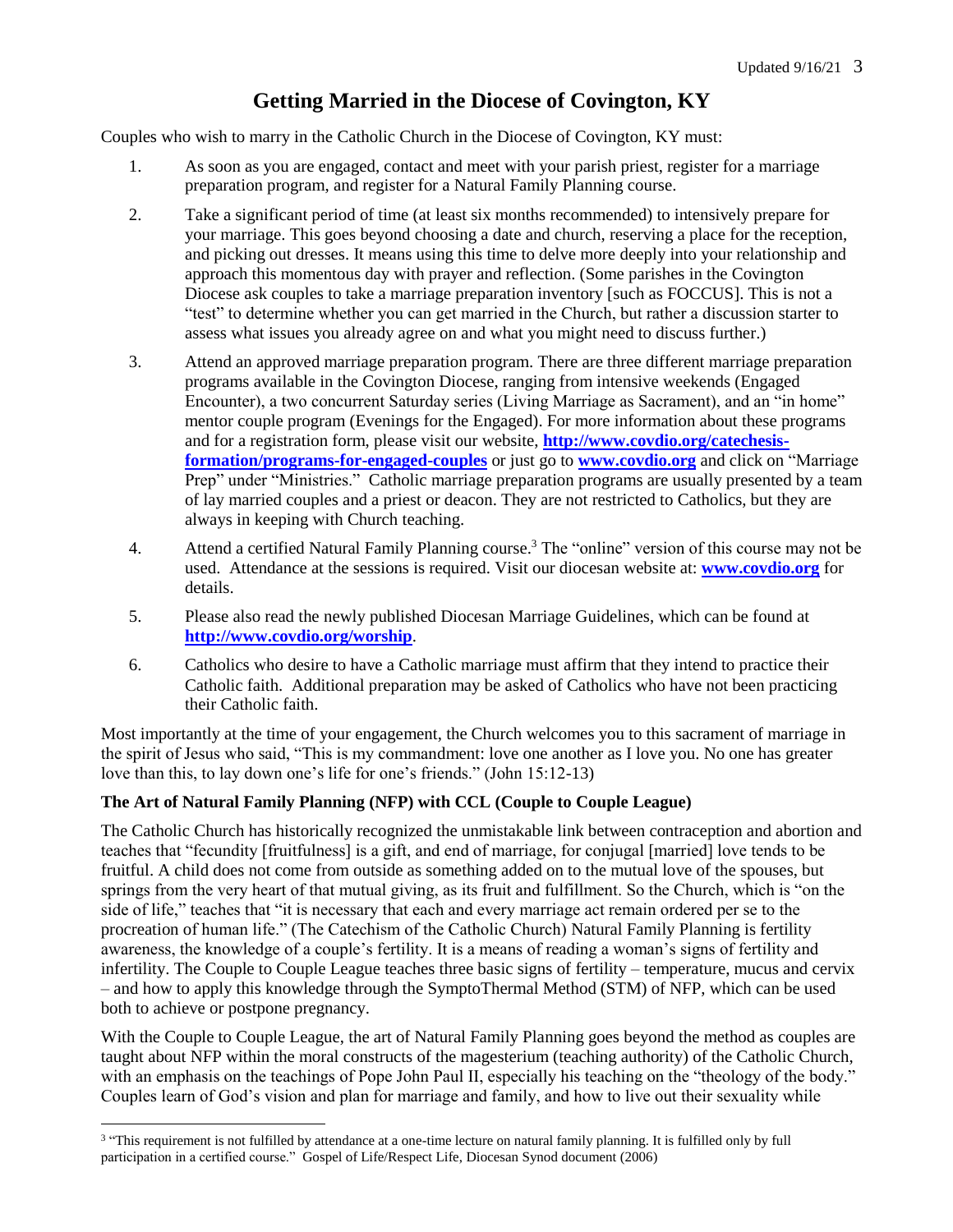upholding and respecting the dignity of each other and their union. A married couple's virtuous application of their fertility awareness, either to try to achieve a pregnancy or to postpone a pregnancy, is called responsible parenthood.

## **Getting Married at Divine Mercy or St. Bernard**

*No date may be scheduled, even tentatively, until the couple has met with the pastor.* This should happen at least 9 months before the desired date.

Catholics who seek to be married in the Catholic Church will normally need to be registered in a Catholic parish. Additional preparation sessions may be asked of Catholics who have not been practicing their faith.

*Active parishioners are defined as those who have already attend Sunday Mass here on a regular basis and who contribute to the parish according to their means, as evidenced by monthly usage of their envelopes.* 

**Wedding Mass or Simple Wedding** (outside of Mass): In some circumstances it may be appropriate to use the Rite of Marriage outside of Mass. This means you would have the prayers, readings, homily, rite of Marriage without the celebration of the Eucharist (no Holy Communion). A deacon could officiate at a simple wedding outside of Mass.

**Priest or Deacon Stipend and invitation:** The priest or deacon who officiates at your wedding should be given a stipend to thank him for his ministry. The customary amount is \$100. As they will be leading your wedding rehearsal and officiating at your wedding, it is also customary to invite them to your rehearsal dinner and wedding reception. As weekends are a busy time for priests, please clarify these invitations with him well in advance so he can arrange his schedule accordingly.

### **Active, Registered Parishioners**

For active, registered parishioners there is no charge for the use of the church, but there is a \$75 fee for the sacristan who opens up the church, sets up, puts things away, tidies up and closes the church. There are also fees for the musicians (see below) and a small stipend for the servers.

**Non Parishioners** (or those who have not been "active" parishioners)

For those who are not already active, registered parishioners of our parish, the fee to use the church is:

\$875 for Divine Mercy (\$700 for church & marriage prep, \$100 for officiant, \$75 for sacristan) \$675 for St. Bernard. (\$500 for church & marriage prep, \$100 for officiant, \$75 for sacristan)

If you live outside our parish boundaries, you must have the permission of your local Catholic pastor. A down payment of \$200 is required to reserve your date and the balance is due prior to the rehearsal. If you provide your own priest or deacon to officiate, and pay for his stipend, you may subtract \$100 from the total due. If you do your marriage preparation through another parish, you may subtract another \$100, but both must be approved well in advance.

**Music:** Only church hymns may be used (even for the prelude songs). Traditional classical instrumental pieces like Canon in D Major are allowed but not instrumentals of popular romantic songs. All music must be approved by our music director Sue Rehali. If you use our musicians, there is a fee of \$75 for the organist and \$60 for the cantor.

**Servers:** If you have servers, it is suggested that you give them a small stipend. If the parish needs to provide servers for you, please have an envelope with \$15 ready for each server.

**Parish Halls:** Charity Hall or Garvey Hall are usually available to rent for an additional amount. Please contact the parish secretary for details.

**Unity Candle:** Unity candles are not part of the Catholic Rite of Marriage and, as a rule, are not used at a Catholic Wedding. Also, especially during the summer months when the AC is on, they can become a fire hazard due to the draft created by the AC fan(s).

**General:** If you want to do anything out of the ordinary at your wedding, please clear this with the pastor well in advance.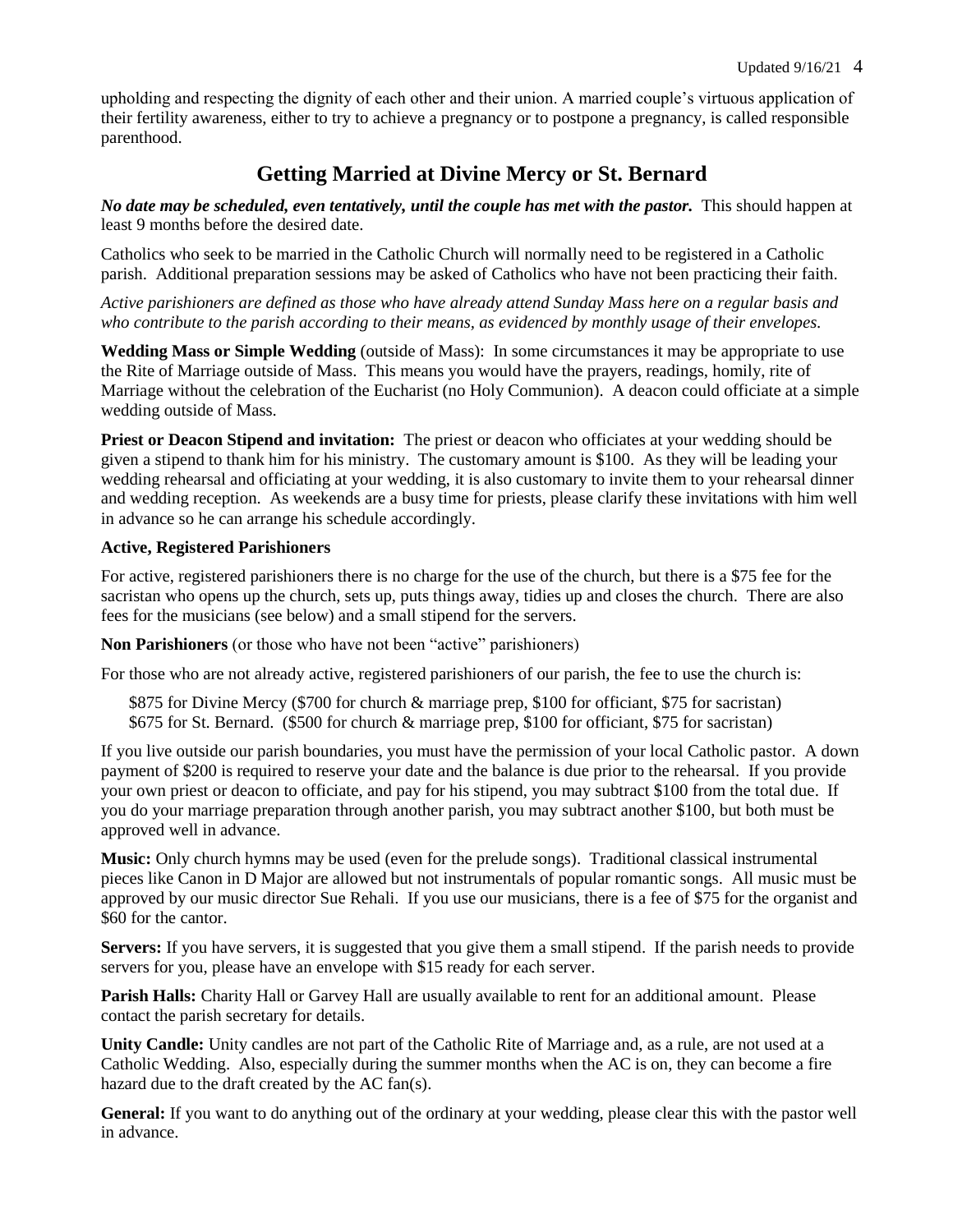Here are a few things to remember for both the rehearsal and the wedding:

- $\triangleright$  No food, drink (for adults), gum or smoking in church (non-Catholics may not be aware of this).
- $\triangleright$  Music for the Mass must be church music/hymns/songs (no secular, pop or country songs for the liturgy). Our Music Director is Sue Rahali (431-3223). Our cantor is Peggy Stull (581-8788).
- $\triangleright$  The bride and bridesmaids must wear modest dresses with their shoulders covered (no sleeveless or strapless). A shawl, sweater or jacket can be used to fulfill this requirement (or a veil for the bride). The dresses should not have plunging necklines or display "cleavage."
- $\triangleright$  As our church is locked during the day, Florists should call the parish office before 11:00 AM on Friday to set up a time for delivery.
- $\triangleright$  No flowers may be brought up in the offertory procession.
- $\triangleright$  Please see that after the wedding the church is put back the way it was and tidied up.
- $\triangleright$  The Bride and Groom may not drink alcohol before the wedding as it will invalidate their vows.
- $\triangleright$  No Flash (or noisy or distracting) photography during the Liturgy.
- $\triangleright$  For Weddings on Saturday or Friday:

 $\overline{a}$ 

- Saturday Weddings: only Masses that begin after 4:00 pm will count to fulfill the Sunday obligation.<sup>4</sup>
- Divine Mercy: In order to not disturb our Sat. eve. Confessions and Mass, Saturday Weddings must begin no later than 3:00 pm (you must be out of the church by 4:30 pm) or after 7:00 pm (please wait till 6:45 pm before you come in). Friday Weddings should wait until 6:30 pm to begin prelude music (the evening Mass goes till 6:00 pm and we hear confessions after Mass, sometimes up until 6:30 pm). Please wait until 6:15 to come into church.
- $\div$  St. Bernard: Saturday weddings must begin after 5:30. Please wait until 5:15 to come into church. Friday weddings can take place any time.

<sup>&</sup>lt;sup>4</sup> "A person who assists at a Mass celebrated anywhere in a Catholic rite either on the feast day itself or in the evening of the preceding day satisfies the obligation of participating in the Mass." Canon 1248.1